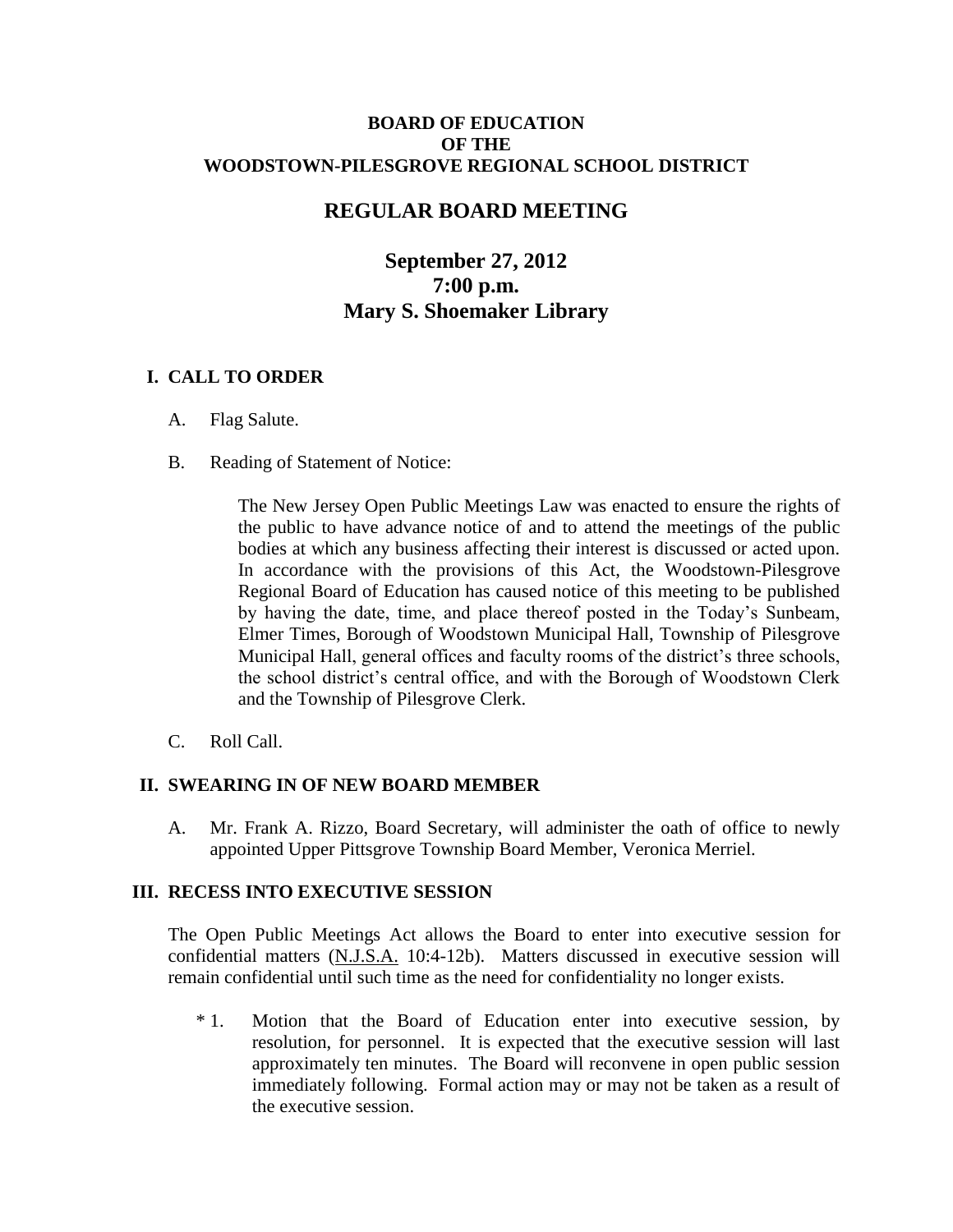## **IV. RESUMPTION OF PUBLIC PORTION OF THE MEETING**

## **V. ACTION, IF ANY**

#### **VI. APPROVAL OF MINUTES**

- \*A. Motion to approve the following minutes:
	- 1. August 23, 2012.

#### **VII. FINANCIAL REPORTS**

- A. Board Secretary Report:
	- 1. Pursuant to N.J.A.C. 6A:23A-16.10 (c)3**,** I certify that as of July 31, 2012, no budgetary line item account has obligations and payments (contractual orders) which in total exceed the amount appropriated by the Woodstown-Pilesgrove Regional Board of Education pursuant to N.J.S.A. 18A:22-8.1 and N.J.S.A. 18A:22-8.2 and no budgetary line item account has been over-expended in violation of N.J.A.C. 6:23-16.10 (a)1.
- B. Treasurer of School Funds Report:
	- 1. The July 30, 2012, preliminary Report of the Treasurer of School Funds for the 2012-2013 school year is in agreement with the July 31, 2012, preliminary Report of the Board Secretary, pending audit.
- C. Certification:
	- \*1. Motion, pursuant to N.J.A.C. 6A:23A-16.10 (c)4, that the Woodstown-Pilesgrove Regional Board of Education certifies that as of September 27, 2012, and after review of the Secretary's Monthly Financial Report and the Treasurer's Monthly Financial Report and upon consultation with the appropriate district officials, to the best of the Board's knowledge, no major account or fund has been over-expended in violation of N.J.A.C. 6A:23A-16.10 (a)1 and that sufficient funds are available to meet the district's financial obligations for the remainder of the fiscal year.
- \*D. Motion to approve the transfer of funds as previously approved by the Superintendent pursuant to 18A:22-8.1 for the month of July 2012.
- \*E. Motion to approve additional hand check payments for July 2012 and payment list for the month of September 2012.
- \*F. Motion to approve voiding check #51728 dated 4/26/12, payable to Alternatives Unlimited in the amount of \$847.50, issued under P.O. #1277-12 due to check lost in the mail. Check will be reissued under check #52501.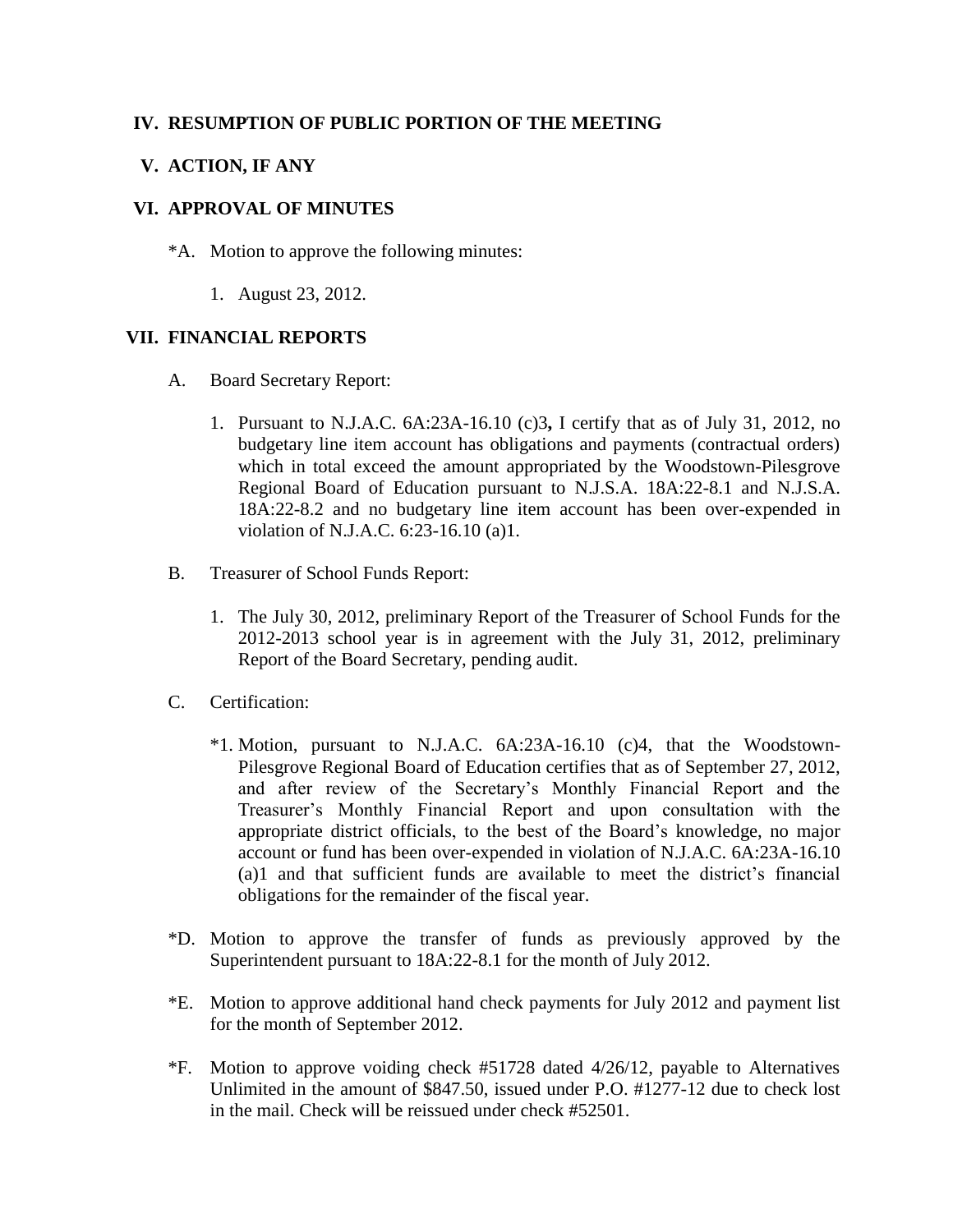- \*G. Motion to accept the following reports:
	- 1. Student Activities Account and Athletic Account for the month of August 2012.
	- 2. Scholarships for the month of August 2012.
- H. Motion to accept Woodstown Community School report for the month of August 2012.

### **VIII. AUDIENCE PARTICIPATION**

#### **IX. COMMITTEE REPORTS AND RECOMMENDATIONS**

- A. Educational Programs Mrs. Eileen Miller, Chairperson
	- \* 1. Motion to approve the following items:
		- a. High School field trips as attached.
		- b. Parental request for student (NJSMART #7589337295) to maintain enrollment during the 2012-2013 school year as in accordance with Board Policy #5118.
		- c. Acceptance of district Harassment, Intimidation and Bullying report dated September 2012, and to provide notification letters as required to the parents/guardians advising that this information has been provided to the Board of Education.
		- 2. Motion to approve the following items (voting not applicable to sending district representatives):
			- a. Middle School and Shoemaker School field trips as attached.
			- b. Request of Christine Carpenter, Shoemaker School teacher, to permit the enrollment of her two sons in the Woodstown Middle School (grades 5 and 8) for the 2012-2013 school year in accordance with Board Policy #5118, at an administrative fee of \$5,634.00 per child.
			- c. Memorandum of Agreement Between Salem County Inter Agency Council and Woodstown-Pilesgrove Regional School District effective January 1, 2012, through December 31, 2012 as per attached.

#### B. Policy

- \* 1. Motion to approve the following policy for first reading:
	- a. Policy #1200.1 School Volunteers (New).
- \* 2. Motion to adopt the following policy on second reading:
	- a. Policy #Policy #3281 Corporate Sponsorship in School (New).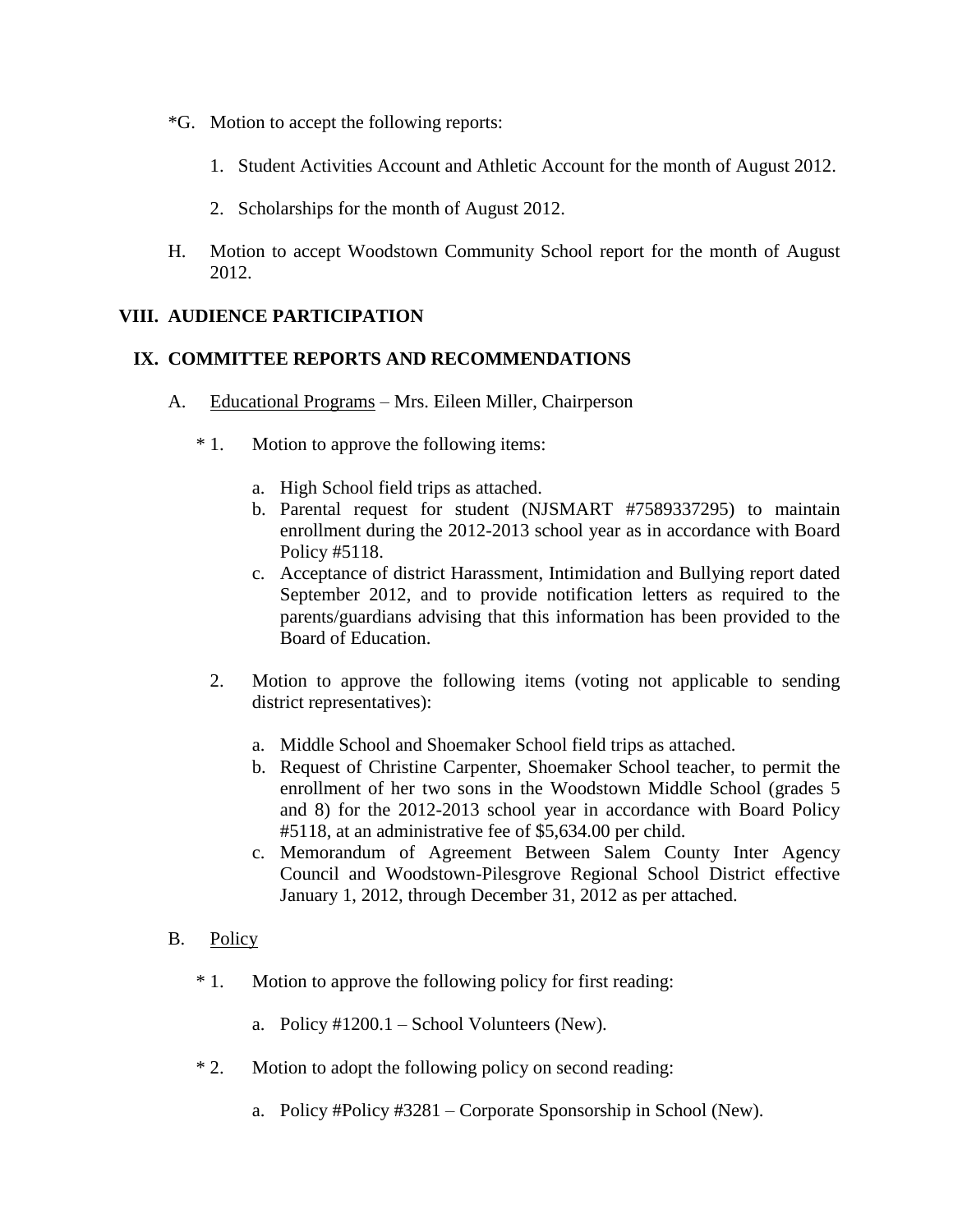- \* 3. Motion to waive first reading and approve for second reading and final adoption of the following policy:
	- a. Policy #5142.2 Personal Restraint/Crisis Management (New).
- C. Personnel Mr. George Rey, Chairperson
	- \* 1. Motion to appoint Suzanne Keller as a full-time paraprofessional at the High School effective October 1, 2012, through June 30, 2013, at Step 1 (\$18,300.00), prorated.
	- \* 2. Motion to approve the following items:
		- a. Maternity leave of absence request of Lisa Blaney, High School English teacher, effective March 4, 2013, through June 30, 2013, as per the attached. Mrs. Blaney will be using her sick days followed by the 12 week leave of absence as allowed under the Family Medical Leave Act.
		- b. Approval of payment of  $7<sup>th</sup>$  period stipends to High School staff members as per the attached.
		- c. Approval of 2012-2013 mentor as attached.
		- d. Appointment of Gayle Remster as a High School Technology Mentor for the 2012-2013 school year as per the attached.
		- e. Appointment of Carol Cipolla as Chemistry Club Advisor for the 2012- 2013 school year (a position for which there is no stipend) as per the attached.
		- f. High School volunteers as attached.
		- g. Professional development requests as follows:
			- 1. Allison Pessolano to complete the "Law, Ethics, and Governance for All Leaders – Legal One" online training. NOTE: The administrative team was approved for this at the July 26, 2012 meeting.
			- 2. Kim Kienzle to attend the Handle with Care Instructor Certification Program on October 22-25, 2012, in Vineland.
			- 3. Christopher Snyder to attend the NJPSA/FEA/NJASCD Fall Conference on October 18-19, 2012, in Monroe Township.
			- 4. Jessica Nowak to attend the Best New Strategies for Using iPads, etc. as sponsored by the Bureau of Education & Research on November 30, 2012, in Cherry Hill.
			- 5. Lori Raggio to attend the Hanging by a Thread: Weaving Words of Understanding workshop on October 1-2, 2012, in New Brunswick.
		- h. Annual Update to Uniform State Memorandum of Agreement as attached. (NOTE: There are no changes to this agreement from last year's agreement.)
		- i. Addition of Patricia Hatton-Jamison to the 2012-2013 district substitute list retroactively to September 1, 2012. NOTE: Mrs. Jamison had been appointed as a substitute teacher during her 2012-2013 leave of absence, but was inadvertently not added to the permanent list upon her resignation effective June 30, 2012.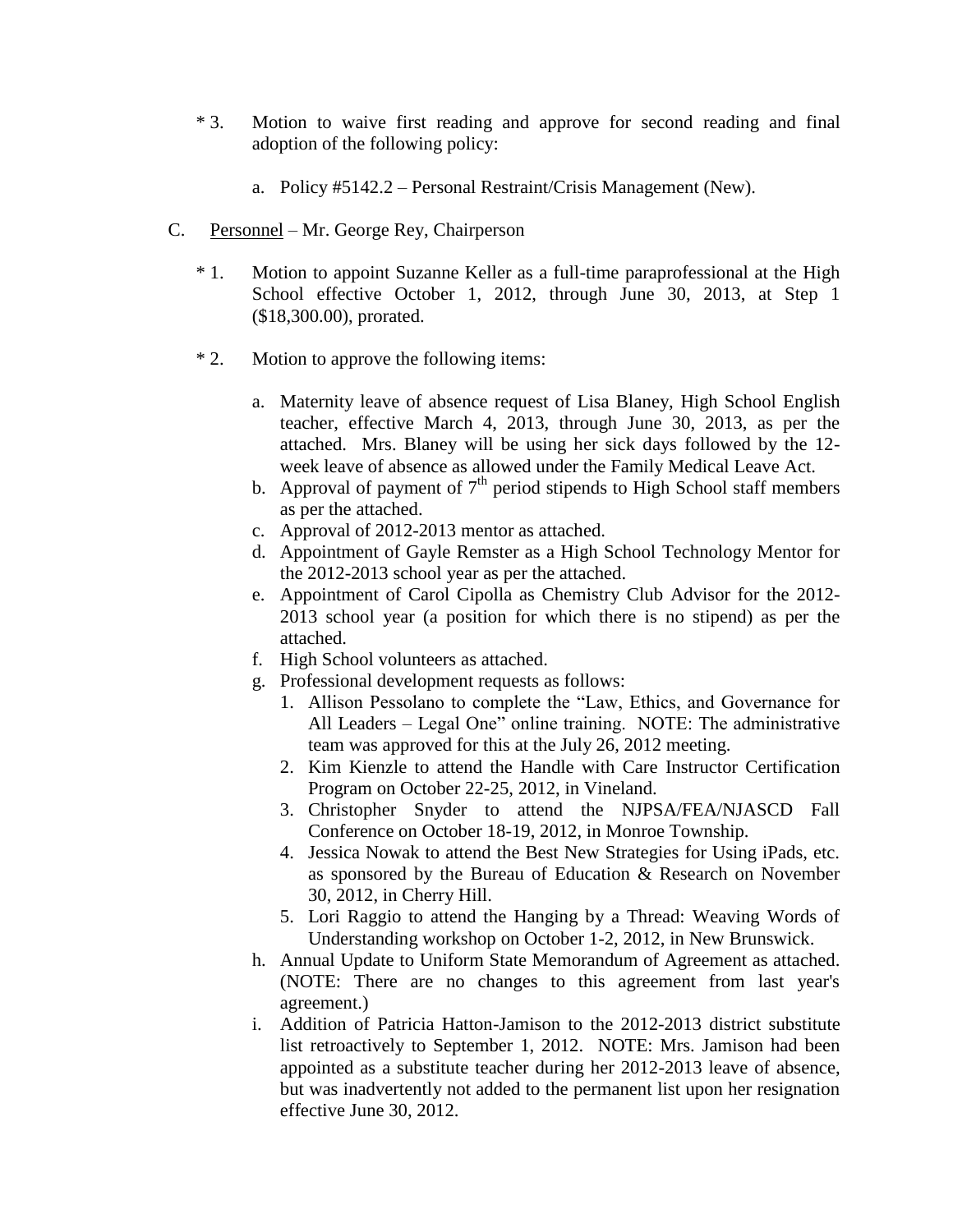- j. Addition of the following to the 2012-2013 district substitute list effective September 28, 2012:
	- 1. Mercedes Evans substitute teacher.
	- 2. Autumn Griscom clerical substitute.
	- 3. Leevon Lacy substitute teacher and substitute instructional assistant.
	- 4. Jennifer McCracken substitute teacher and substitute instructional assistant.
	- 5. Kristen Sanders substitute teacher and substitute instructional assistant.
	- 6. Jamie Sweeney substitute teacher.
- 3. Motion to appoint the following full-time paraprofessionals at the Shoemaker School (voting not applicable to sending district representatives):
	- a. Change in employment status of Kimberly Altiery from part-time to fulltime paraprofessional effective September 28, 2012, through June 30, 2013.
	- b. Appointment of Ryan McNally as a full-time paraprofessional effective September 28, 2012, through June 30, 2013, at Step 1 (\$18,300.00), prorated.
- 4. Motion to approve the following items (voting not applicable to sending district representatives):
	- a. Acknowledgement of return to work date of Janice McGrath, Shoemaker School teacher, effective September 4, 2012.
	- b. Approval of 2012-2013 mentor as attached.
	- c. Appointment of Patricia Foster as Pre-Kindergarten Academic Team Leader for the 2012-2013 school year as per the attached.
	- d. Approval of compensation for the following:
		- 1. Mentor Training Participants.
		- 2. School-wide Planning Participants.
	- e. Volunteers for the Middle School and Shoemaker School as attached.
	- f. Professional development request as follows:
		- 1. Destiny Leoni to attend the Elementary STEM Project workshop on October 12, 2012, at Rowan University.
	- g. Change in salary placement of Marianne Wurmbach from Paraprofessional classification, Step 6 (\$19,687.00) to Step 8 (\$20,854.00), effective October 1, 2012, through June 30, 2013. This motion is being approved with the understanding that it does not set a precedent.
- D. Finance/Facilities/Transportation Mrs. Debbie Duffield, Chairperson Attachment
	- \* 1. Motion to approve the following items: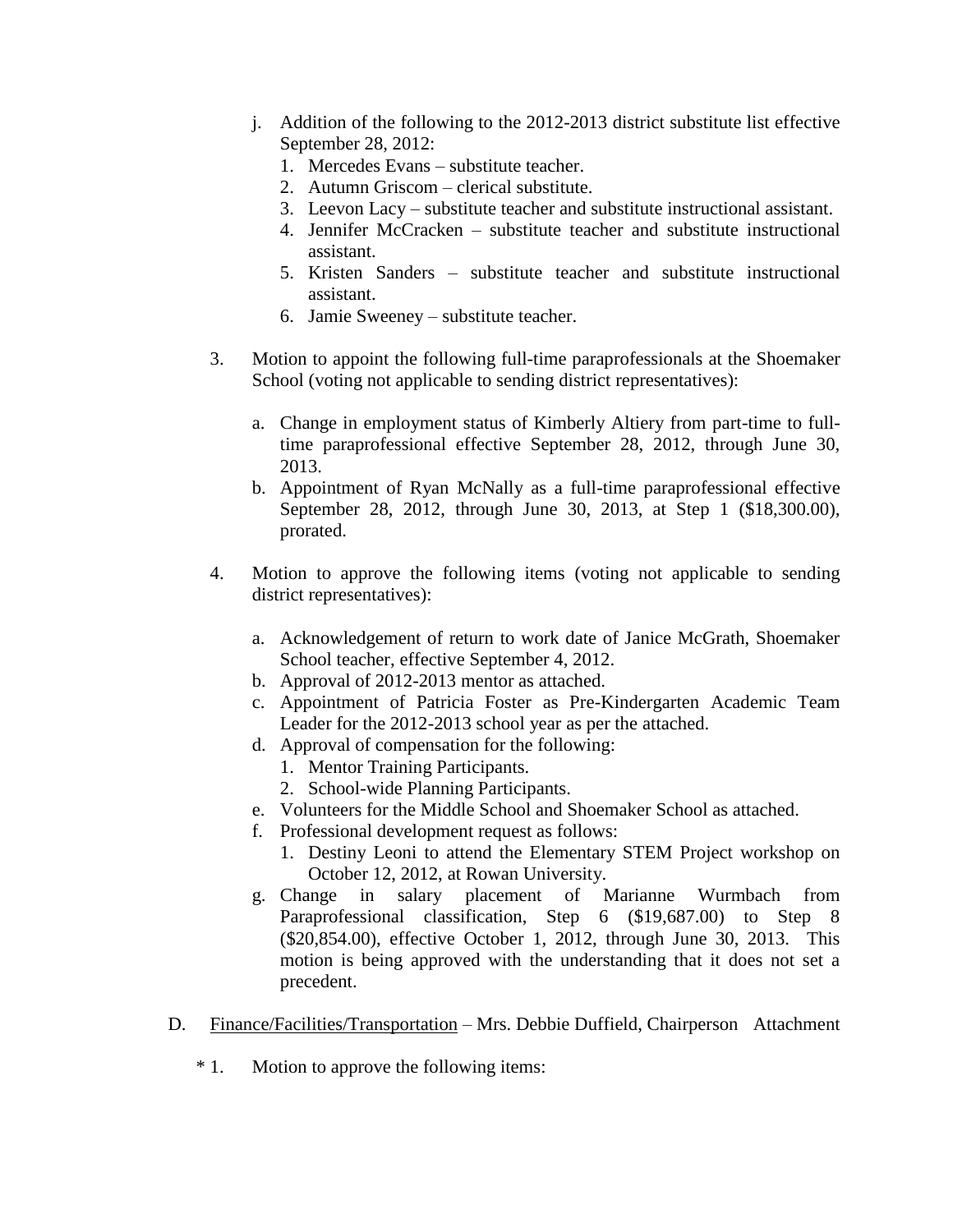- a. Contract with Salem County Special Services School District for placement of High School student (NJSMART #8810924263) at Regional Day School in the amount of \$30,700.00 for the 2012-2013 school year.
- b. Contract with Salem County Special Services School District for placement of High School students (NJSMART #2964116154, #7604011960, #8588467160, and #2817194385) at the Alternative High School in the amount of \$18,216.00 per student for the 2012-2013 school year.
- c. Contract with Salem County Special Services School District for placement of High School student (NJSMART #7332120163) at the Daretown campus in the amount of \$34,440.00 for the 2012-2013 school year.
- d. Contract with Y.A.L.E. School Inc. for placement of High School student (NJSMART #7354205712) in the amount of \$44,850.60 for the 2012- 2013 school year.
- e. Contract with Wave Maker 4 for the Woodstown High School Swim Team practices in the amount of \$6,776.00 for the 2012-2013 school year.
- f. Approval of Title I and Title IIA Instructors for the 2012-2013 school year.
- g. Contract with Alternatives Unlimited for homebound instruction services for the 2012-2013 school year.
- h. Establishment of the "Harry R. DuBois, Memorial Ag Scholarship".
- i. New Jersey School Boards Association Internet Policy Services and License Agreement in the amount of \$2,500.00 for a term of one year upon signing of the agreement.
- j. Declare the following items as surplus and to direct the business administrator to offer same for public sale or dispose of the property, whichever is appropriate: - The committee reviewed and recommends approval of the following items:
	- 1. High/Middle School Cafeteria Freezer Asset #00064.
	- 2. High/Middle School Cafeteria Salad Bar Asset #00055.
	- 3. High/Middle School Cafeteria Salad Bar Asset #00056.
- k. Woodstown High School soccer scoreboard as per the attached drawing. (NOTE: At the April 26, 2012, meeting, the Board of Education accepted a donation from Papa Luigi Pizzeria to be applied toward the total cost of this scoreboard.)
- 2. Motion to approve the following items (voting not applicable to sending district representatives):
	- a. Contract with Salem County Special Services School District for placement of Middle School student (NJSMART #6281918325) at Regional Day School in the amount \$30,700.00 for the 2012-2013 school year.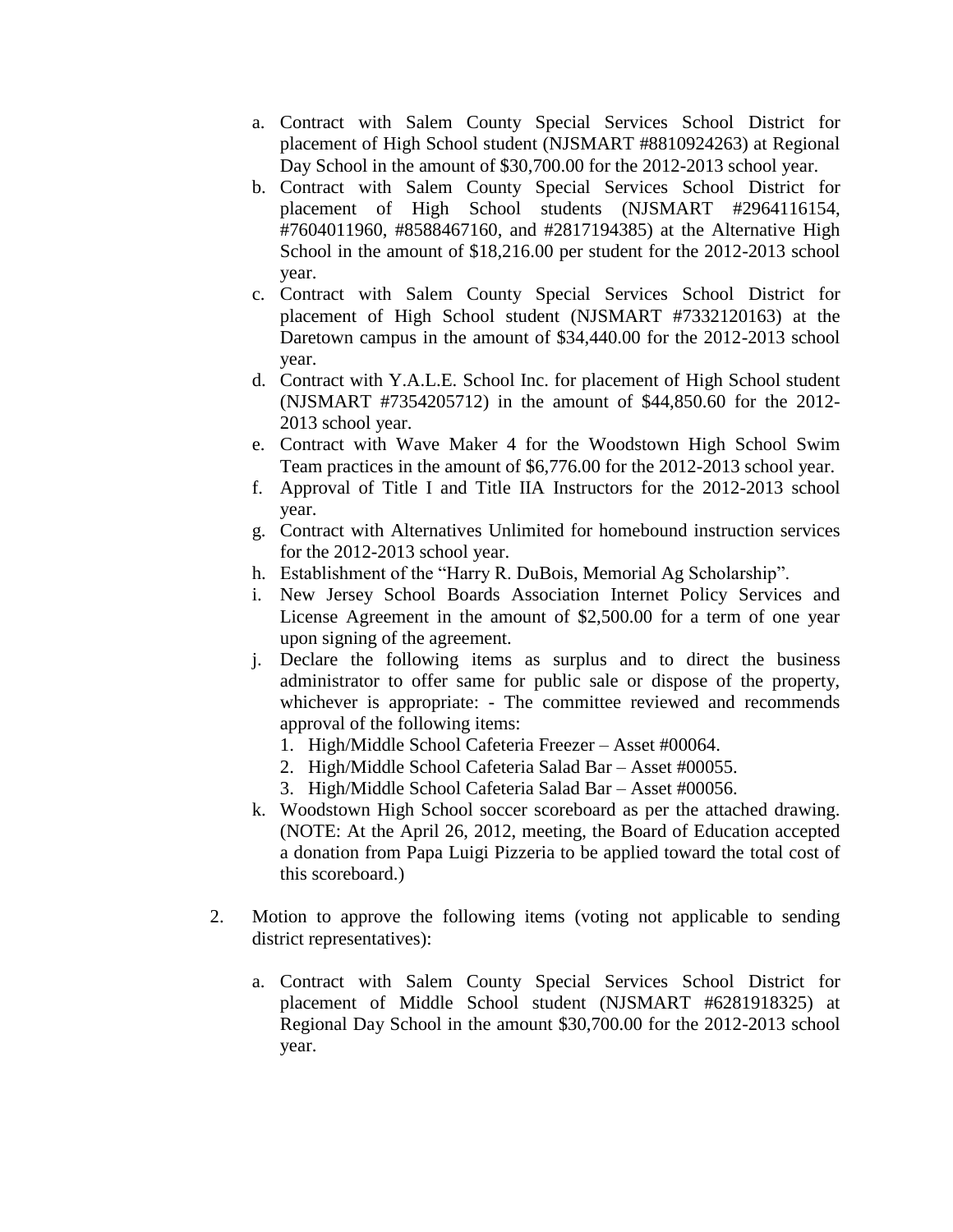- b. Contract with Salem County Special Services School District for placement of Middle School student (NJSMART #1709115870) and Mary Shoemaker School student (NJSMART #7953684545) at the Daretown campus in the amount of \$34,440.00 per student for the 2012-2013 school year.
- c. Donations received as follows:
	- 1. Mary Shoemaker School in the amount of \$150.00 from Frank Hughes.
	- 2. Woodstown Middle School in the amount of \$122.68 from Target to the Educational Climate account.

# **X. OLD BUSINESS ITEMS**

## **XI. NEW BUSINESS ITEMS**

- A. Board Goals Action Plan.
	- 1. Motion to approve the 2012-2013 Board Goals Action Plan as attached.

# **XII. OTHER REPORTS**

- A. Verbal
	- 1. President Mr. Chapman Vail.
	- 2. Superintendent Mr. Thomas A. Coleman, Jr.
	- 3. Business Administrator Mr. Frank A. Rizzo

# **XIII. ADMINISTRATIVE REPORTS**

## **XIV. SENDING DISTRICT REPORTS**

- A. Alloway Mr. Richard Morris.
- B. Upper Pittsgrove Mr. Daniel Belisario.

# **XV. SCHOOL AGE CHILD CARE (SACC) REPORT – Mrs. Eileen Miller**

## **XVI. DELEGATE REPORT**

- A. Mrs. Eileen Miller.
- B. Mrs. Debbie Duffield Alternate.